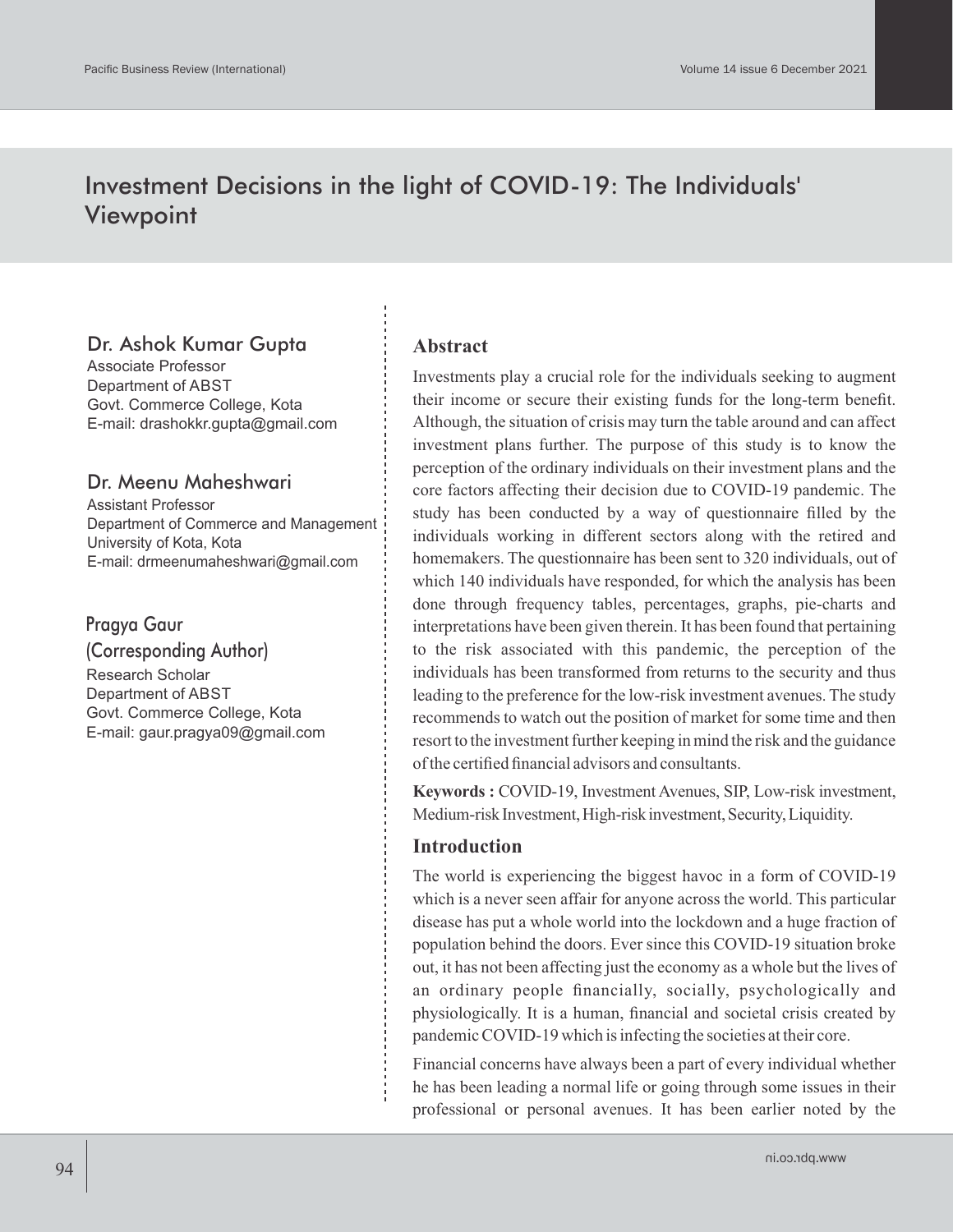evidences that this virus has been detrimental physically and economically to the poor people who are in vulnerable conditions. But as the time passed by and the period of lockdown has been extended for more couple of days, the people in more secure zone have also started to feel atrocious related to their economic welfare. The things are running out of stock, limited resources, job insecurity, etc.; all these thoughts have distressed the individuals to deal with their financial resources more diligently.

Before this pandemic and resulting lockdown, a great number of people used to make investments for fulfilling their diverse purposes. It may be for future savings for old age, marriage or family health, security of funds, multiplying their existing funds, creation of wealth etc. As the report of Household Finance Committee published in 2017 states that the investment of the average Indian households accounts for 95% in the physical form in a way of residential buildings, land, livestock, gold etc. While the 5% vests in the financial assets like FDs, mutual funds, LICs etc. But since a decade, the diversion of the investments has been turned towards SIP (Systematic Investment Plan) from the conventional options like real estate, gold etc. as the investors have turned sapient after their encounter with the mutual funds over the years. As per the report of India Ratings and Research the household savings has been declined from 23.6% to 16.3% in a period between 2012 to 2017as the urge of investing in financial assets has been felt to ensure the GDP improvement and macro-economic stability.

However, with a rise of this situation of global pandemic, many things have been affected including returns and security of the various investment avenues. The huge fall in crude oil prices, downfall of share market, rising gold prices, utilization of existing funds without a proportionate increase in it etc. have created a huge impact on the perception of the individuals of looking at the avenues for money making. This has led to the result that individuals are now reconsidering their investment decisions and molding their direction into the shape of an existing situation. This has somehow led to the change in their priorities, considerations for an investment of their life savings or dealing with their liquidity requirements.

Hence, this study has been designed to know about the perceptions of the individuals cater to the investments out of their income or savings. The agenda behind the study is to know about the opinions and decisions of the individuals towards various avenues of an investment and how this decision will be transformed and take a shift to other options as a result of this COVID-19 pandemic.

#### **Review of Literature**

**Mondal (2018)** in his project report surveyed on Indian investors to analyze their behaviour on various investment options available in India. The information has been collected by the questionnaire filled by 125 investors from various backgrounds. It has been observed from the results that investors irrespective of their age, income, education, type of occupation are always risk averse and intends to invest into the financial products rendering risk-free returns. The study opined to the investment managers to design investment plan in such a way that it caters to the need of the risk averse investors and use TV as a medium to communicate investment plans.

**Kumar (2020)** tried to showcase the impact of COVID-19 on the economy emphasizing on chemical, auto, electronics, foreign trade and poultry industry. The focus has been given on the fact that at what extent India is being dependent on China pertaining to aforesaid industries. It has been opined that chemical industry will be affected by around 20% due to shutdown of logistics, auto industry will get affected by around 10%, electronics will face huge effect due to shackled production, disruptions and supply. Likewise, foreign trade is facing decline due to restriction on imports and poultry has been affected adversely due to the notion that the virus can be transmitted by the consumption of chicken.

**Dev and Sengupta (2020)**in their study worked upon to assess the likely impact of COVID-19 on various sections of the economy and to evaluate the policies drawn by the government as well as RBI. It has been stated that the economy of the nation will be disruptive due to dependence on informal labour, shutdowns and other measures of social distancing. Also, the results of the policy of the government are in preliminary stage. It is required for the policy-makers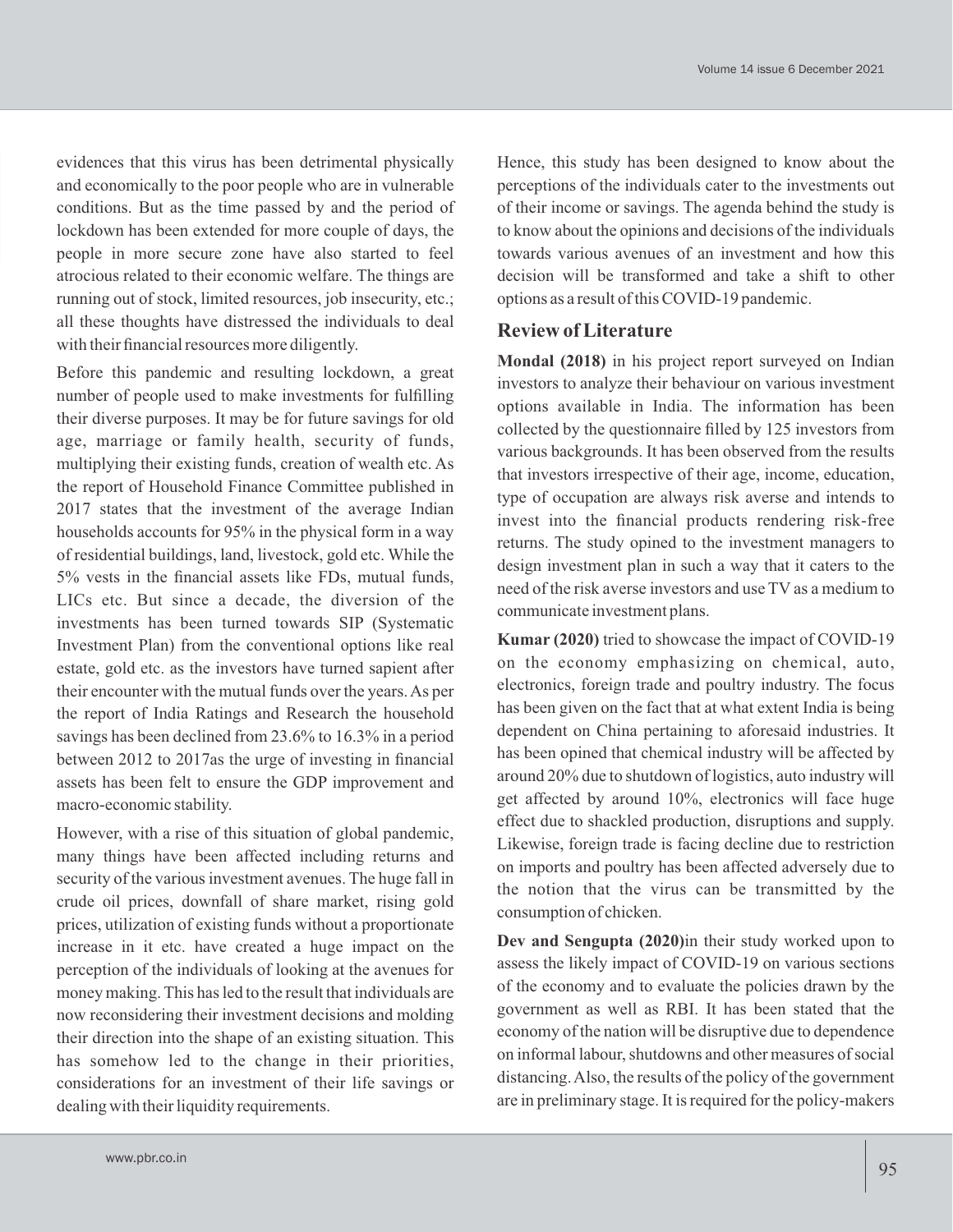to make an effort to uplift the results so that the state of shock can be prevented in both formal and informal sector.

**Ozili and Arun (2020)** empirically analyzed that how social distancing policies would impact the economic activities and stock indices. It has been found that extension of lockdown, decision on monetary policy and travel restrictions to abroad have a crucial effect on the economic activities and stock indices. However, there has been a positive impact of restrictions within internal boundaries and fiscal policy and a neutral impact of number of cases of coronavirus on the economic activities.

#### **Research Gap**

On the grounds of the studied reviewed and gone through, it has been observed that previously investment pattern of the investors has been studied and its impact on the whole economy has been discussed. There has not been a study found that has worked upon the perception of investors on the investment plans and pattern in the light of COVID-19 pandemic. Thus, in order to fill in the research gap, this study has been attempted to know the perception of investors, whether COVID-19 would impact their current preferences of investment, the reason for such change and factors affecting it.

### **Research Methodology**

#### **1. Objectives of the Study**

- To know about the preferences of the individuals pertaining to investment avenues.
- To get acquaint with the factors influencing the investment decision of the individuals.
- To know about the inconveniences an individual face while making investment decision.
- To know the perception of the individuals on the changes in investment pattern post COVID-19 pandemic.
- To determine whether COVID-19 will lead to the changes in the existing preferences of the individuals surveyed.

#### **2.Data Collection and Sampling**

The quantitative approach has been adopted for which data have been collected using primary and secondary sources.

The structured questionnaire has been developed and distributed to the working individuals who make investments out of their income and savings. While the secondary sources referred for the purpose of the study comprised of the research papers, articles in financial newspapers, experts' opinions in various print-media, investment or financial chronicles, web-links etc.

The individuals have been selected on the basis of convenience sampling technique covering the private and government employees, entrepreneurs, self-employed, retired and home-makers.

The data have been collected by conducting a survey by sending questionnaire to 320 individuals, out of which 140 responses have been received where the individuals responded are of different age-group, marital status occupation and income levels.

#### **3.Tools & Techniques**

The collected data have been analyzed and interpreted through frequency tables, percentages, pie-charts and graphs. The relevant hypotheses have been developed to justify the perceptions of the individuals pertaining to the investment pattern due to the surge of COVID-19. The developed hypotheses are as follows:

**Ho:** There is no significant influence of annual income on preference level regarding investment pattern during COVID-19 pandemic.

**Ho1:** There is no significant influence of Occupational status on preference level regarding investment pattern during COVID-19 pandemic.

**Decision Rule:** If significant value (p-value) is below than the minimum threshold i.e., 0.05 or 5%, hence null hypothesis formulated is rejected.

These hypotheses have been tested using non-parametric Chi-square test. The findings and suggestions have been rendered in alignment with the responses received, observed and analyzed.

#### **4. Limitations of the Study**

1. Since there are large number of investment instruments are available in the market, it was not possible to incorporate each one of it due to limited time and resources.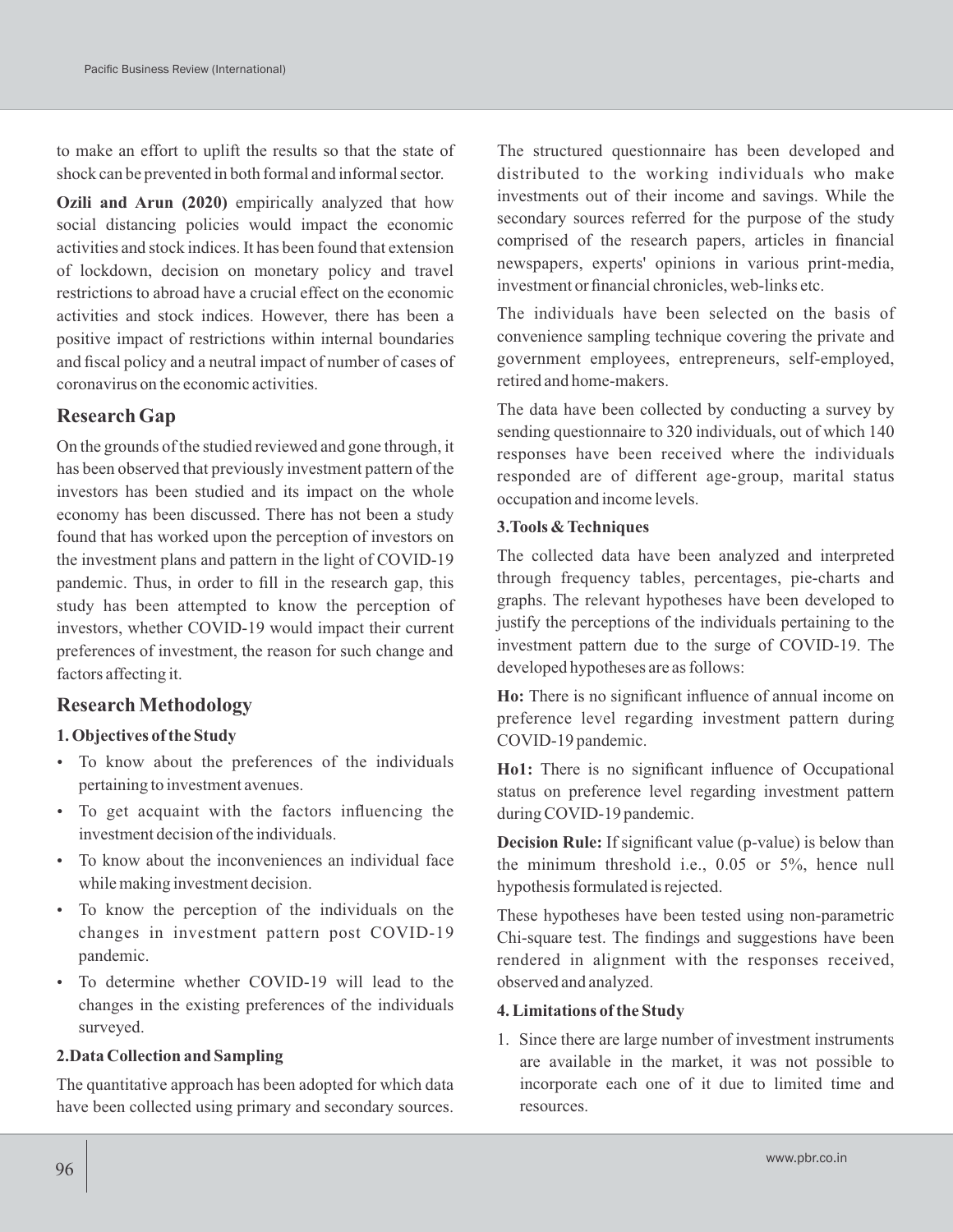- 2. The unwillingness of the people to provide diligent information can affect the validity of the responses.
- 3. As the study considered the ordinary people, they may not have a proper knowledge about various investment options which can also affect the results.
- 4. The use of questionnaire can lead to prejudice into the information as it has been completely dependent on personal opinion.

# **Data Analysis and Interpretation**

An analysis of the responses received by 140 individuals has been done to know the perception of an investor regarding the various investment options in the light of COVID-19 pandemic. The questionnaire has been framed containing various questions pertaining to the investment preferences of the individuals, their perception on whether

COVID-19 would impact the investment pattern, if yes, then why and upto what extent.

On the grounds of the observations from the questionnaire, interpretations and suggestions have been rendered rationally without pre-conceived notions and bias. The entire analysis followed by findings and suggestions have been thoroughly dependent on the responses of the investors.

### **Data Analysis**

**1. Demographic Segmentation of Sampled Investors:** In this point, it has been attempted to analyze the demographic segmentation of sampled investors which would have an impact on the investment pattern post COVID-19. Here, Table 1 presents the preview of the demographic factors of sampled investors:

| S.no.          | Parameter             | <b>Number</b> | Percentage<br>$\frac{0}{0}$ |
|----------------|-----------------------|---------------|-----------------------------|
| A.             | Gender                |               |                             |
| 1              | Male                  | 77            | 55                          |
| $\overline{2}$ | Female                | 63            | 45                          |
| <b>B.</b>      | Age                   |               |                             |
| 1              | $21 - 30$             | 91            | 65                          |
| $\overline{2}$ | $31 - 40$             | 28            | 20                          |
| 3              | $41 - 50$             | 14            | 10                          |
| $\overline{4}$ | Above 50              | 7             | 5                           |
| C.             | <b>Marital Status</b> |               |                             |
| $\mathbf{1}$   | Married               | 61            | 43.6                        |
| $\overline{2}$ | Unmarried             | 78            | 55.7                        |
| 3              | Divorcee              | 1             | 0.7                         |
| $\overline{4}$ | Widow/Widower         | 0             | $\overline{0}$              |

**Table 1. Demographic Segmentation of Sampled Investors**

| D.             | <b>Occupational Status</b> |    | Number Percentage |
|----------------|----------------------------|----|-------------------|
| 1              | Government Employee        | 25 | 17.9              |
| $\overline{2}$ | Private Employee           | 57 | 40.7              |
| 3              | Entrepreneur               | 13 | 9.3               |
| 4              | Self-Employed              | 33 | 23.6              |
| 5              | Retired                    | 1  | 0.7               |
| 6              | Home-Maker                 | 11 | 7.9               |
| E.             | <b>Annual Income</b>       |    |                   |
| 1              | Below 2,00,000             | 51 | 36.4              |
| $\overline{2}$ | 2,00,000-5,00,000          | 51 | 36.4              |
| 3              | 5,00,000-10,00,000         | 23 | 16.4              |
| 4              | Above 10,00,000            | 15 | 10.7              |

### **Interpretation:**

As per Table 1, the demographics reveal that the out of the total sampled 140 investors, 55% (77 in number) are men while 45% (63 in number) constitute a female population depicting the inclination of responsibility of earning and investment towards male in a society. Further, maximum population of investors are of millennials of age between 21-30 with 65% of total sampled investors while the least are from the age above 50 with 5%. The great amount of investors has been recognized as unmarried and private employees with 55.7% (78 in number) and 40.7% (57 in number) respectively having maximum of people of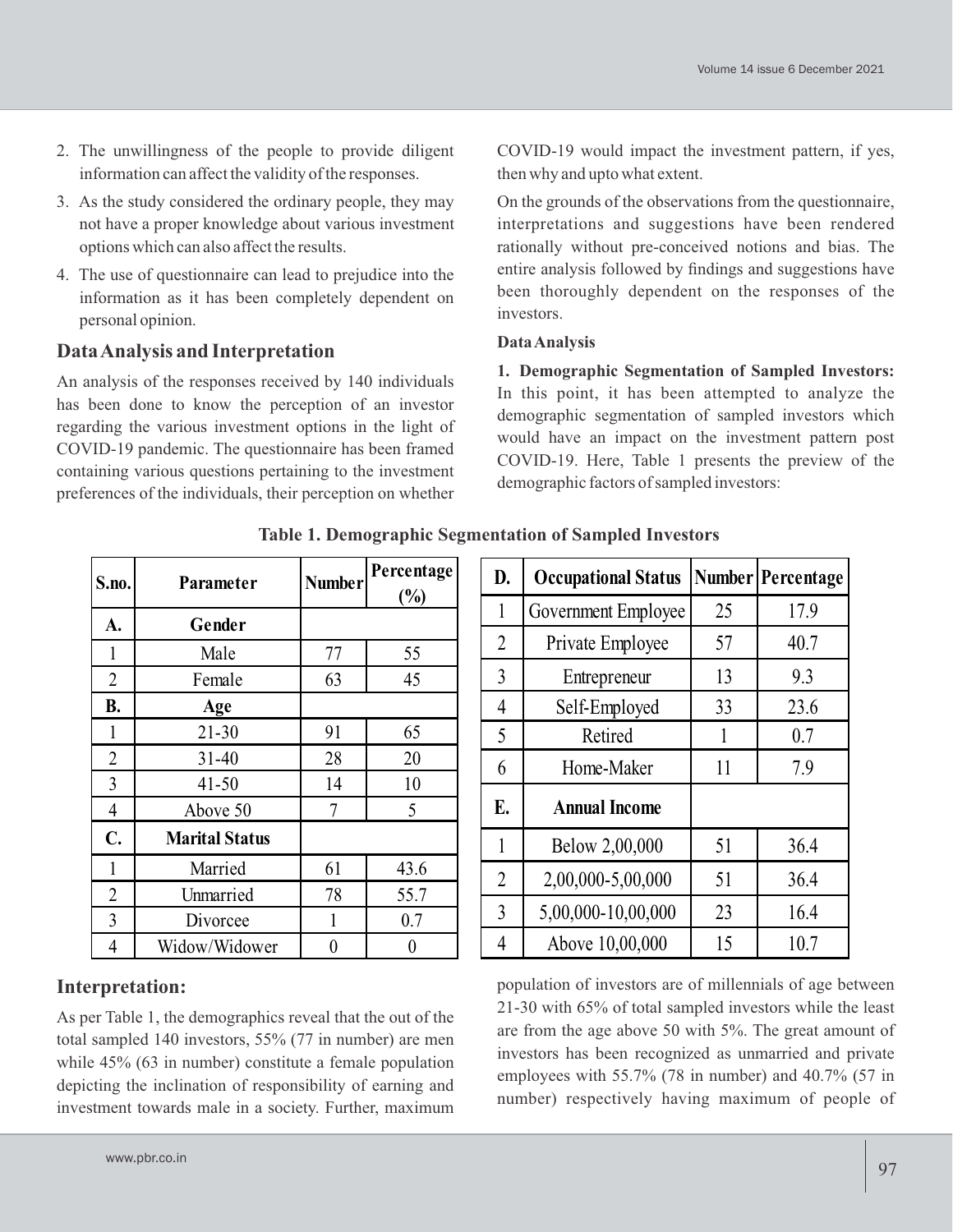income ranging from 2,00,000- 5,00,000 with 36.4% of gross sampled investors. This denotes that a reasonable amount of investors is ready for taking risk being in a category of youth investors having a good amount of income paving for the fair returns.

**2. Number of People Making Investment out of their Income:** In this section, it has been asked whether the individuals make investments out of their income. Given below the glance of the received responses in Table 2:

| Table 2. Number of People Making Investment out of |  |  |
|----------------------------------------------------|--|--|
| their Income                                       |  |  |

| <b>Particulars</b> | <b>Number</b> | Percentage |
|--------------------|---------------|------------|
| Yes                | 98            | 70.0       |
| No                 | 17            | 30.0       |
| Total              | 140           | 100        |



### **Interpretation:**

As per Table 2, 98 i.e. 70% out of total sampled investors of different occupational status and varied annual income have made an investment out of their income or savings while only 30% have not made an investment out their income. This denotes a great fraction of people believes in securing their funds or getting a return from it by multiplying it through various investment plans.

**3. Fraction of Income towards Investment:** In this point, the fraction of income which has been invested by the individuals in various avenues has been asked for which the below mentioned responses have been received presented in Table 3:

**Table 3: Fraction of Income towards Investment**

| <b>Particulars</b> | <b>Number</b> | Percentage |
|--------------------|---------------|------------|
| No Investment      | 42            | 30.0       |
| Less than $10\%$   | 37            | 26.4       |
| $10-15%$           | 28            | 20.0       |
| $15 - 20%$         | 15            | 10.7       |
| Above $20\%$       | 18            | 12.9       |
| Total              | 140           | 100        |



### **Interpretation:**

As per Table 3, 26.4% of sampled population who make investments out of their income invests less than 10% of their income in various investment avenues followed by the investment between 10-15% with 20% of total sampled population. However, 30% of the sampled population make no investment at all. This shows the investors behaviour towards use of their income as they intend to use it in consumption and savings more as compared to the investing outside. This somewhere depicts their risk-averse nature.

**4. Preferred Type of Investment:** In this, the preferred type of investment has been intended to be known which has been divided among low-risk, medium-risk, high-risk, conventional methods, business material or a mix of any of them. Here, Table 4 presents the responses received pertaining to the asked question: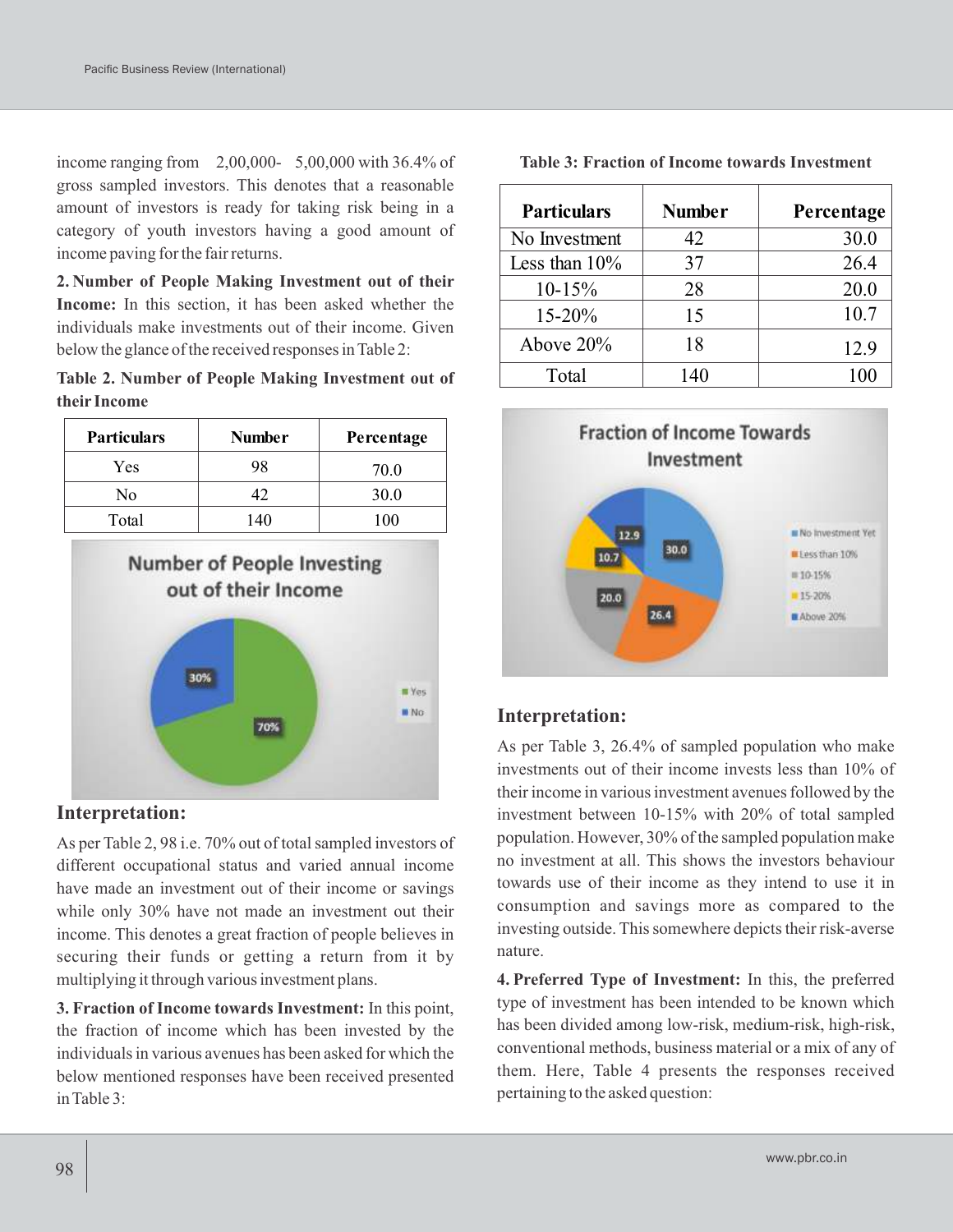|  |  |  |  |  | Volume 14 issue 6 December 2021 |  |
|--|--|--|--|--|---------------------------------|--|
|--|--|--|--|--|---------------------------------|--|

|  | <b>Table 4: Preferred Type of Investment</b> |
|--|----------------------------------------------|
|--|----------------------------------------------|

| <b>Particulars</b>                        | <b>Number</b> | Percentage |
|-------------------------------------------|---------------|------------|
| Low Risk Investment                       |               |            |
| Options such as SDs,                      | 60            |            |
| FDs etc.                                  |               | 42.9       |
| Medium Risk                               |               |            |
| <b>Investment Options such</b>            | 33            |            |
| as Mutual Funds, LIC,                     |               |            |
| etc.                                      |               | 23.6       |
| High Risk Investment                      |               |            |
| Options such as Shares,                   |               |            |
| Commodities, Forex                        | 8             |            |
|                                           |               | 5.7        |
| etc.<br>Conventional                      |               |            |
| <b>Investment Options such</b>            | 12            |            |
| as Real Estate, Gold                      |               |            |
| etc.                                      |               | 8.6        |
| Mix of Low Risk and<br><b>Medium Risk</b> | 4             |            |
|                                           |               | 2.9        |
| Mix of High Risk and                      | 12            |            |
| Medium Risk                               |               | 8.6        |
| <b>Business Material</b>                  | 5             | 3.6        |
| No Preference                             | 6             |            |
|                                           |               | 4.3        |
| Total                                     | 140           | 100        |



#### **Interpretation:**

As Table 4 depicts, 42.9% of people prefer investment in the low-risk avenues like Fixed Deposits, Govt. Securities, PPF, Post-office savings etc. as it assures the security of their funds while 23.6% of sampled investors cater to the medium risk avenues like mutual funds, LIC, etc. which renders them the fair returns in a reasonable period of time. This again depicts the mindset of the people regarding the risk taking approach in terms of investment. However, the shift from conventional methods to the strategic investments can easily be seen by the figures where only a few investors with 8.6% (12 in number) believes in investing in Gold, Real-estate etc. A few investors comprising 11.5% of sampled population also opined to adopt mix of investment avenues rather than concentrating on one.

**5. Factors Influencing Investment Decision:** In this, it has been attempted to know what factors investors consider before investing their funds in different avenues. As the priority and needs differ from person to person, the Table 5 provides the overview of their opinions below:

#### **Table 5: Factors Influencing Investment Decision**

| S.no. | <b>Particulars</b>     | <b>Number</b> | Percentage |
|-------|------------------------|---------------|------------|
|       | Security               | 53            | 37.9       |
| 2     | Returns                | 30            | 21.4       |
| 3     | <b>Tax Savings</b>     | 25            | 17.9       |
|       | <b>Wealth Creation</b> | 23            | 16.4       |
| 5     | Liquidity              |               | 6.4        |
|       | <b>Total</b>           | 140           | 100        |

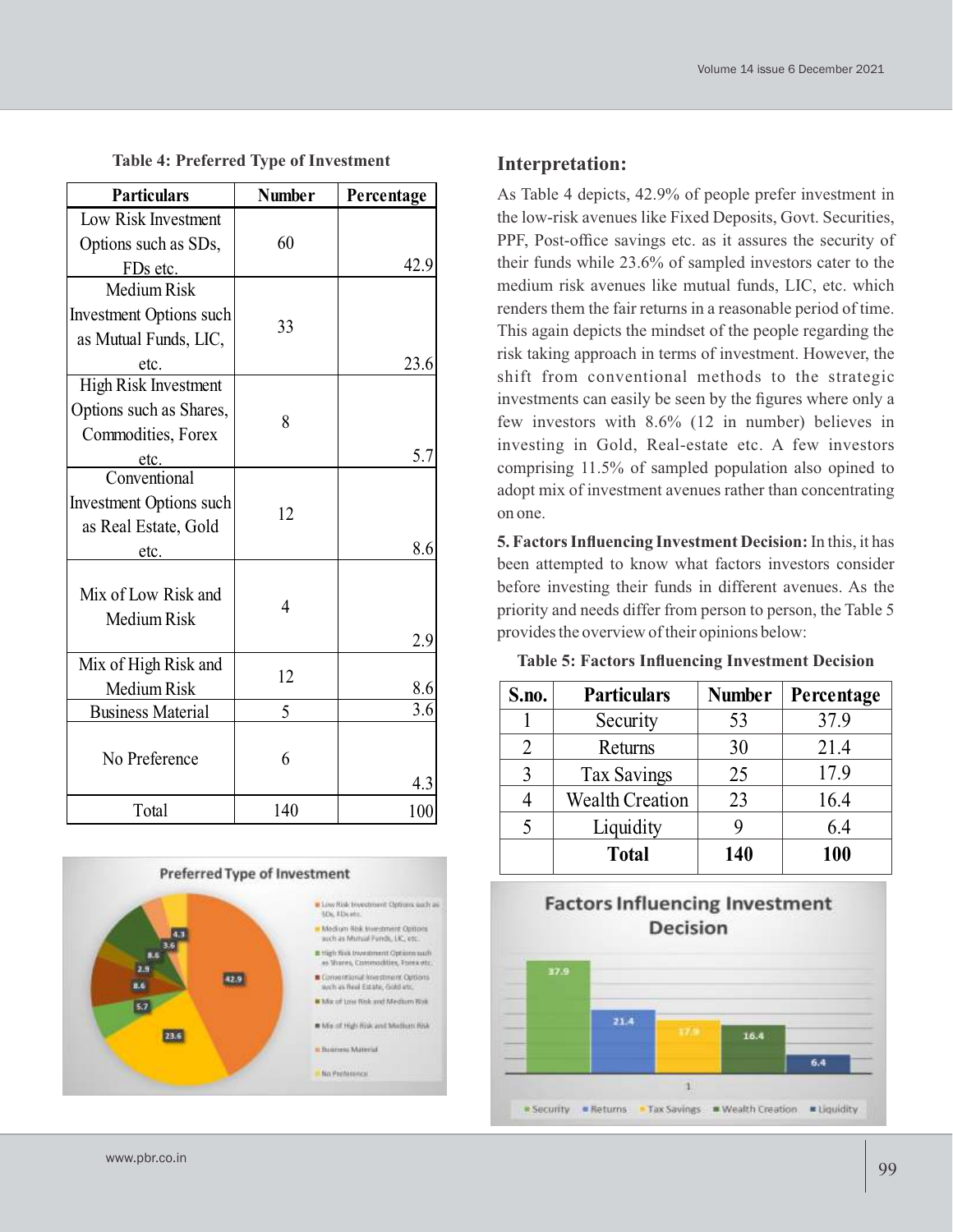#### **Interpretation:**

As per Table 5, it has been observed that investors mostly keep security of their funds in mind while making investment in any form which backs the opinion of preferred investment in low risk investment options. 37.9% of sampled population asserted that security is the major factor that they consider while investing and post its assurance they rely on returns with 21.4% of sampled investors who believe it so.

**6. Source of Knowledge on Investments:** The different investors generate information on investments from various sources for which the question has been asked regarding the same. Here, Table 6 presents the bifurcation of sampled investors using different sources of knowledge:

**Table 6: Source of Knowledge on Investments**

| S.no. | <b>Particulars</b>            | <b>Number</b> | Percentage |
|-------|-------------------------------|---------------|------------|
|       | Newspaper                     |               | 2.9        |
| 2     | Channel of Family or          | 56            |            |
|       | Friends                       |               | 40.0       |
| 3     | Internet                      | 47            | 33.6       |
| 4     | Corporate Magazines           |               | 0.7        |
| 5     | <b>Financial Advisor</b>      | 19            | 13.6       |
| 6     | Certified Market              |               |            |
|       | Professionals                 |               | 2.9        |
| 7     | <b>Share Trading Terminal</b> |               | 2.9        |
| 8     | News Channel                  | 5             | 3.6        |
|       | Total                         | 140           |            |



#### **Interpretation:**

As per Table 6, 40% of sampled investors rely on the discussion and opinion of their friends and family for the consideration of an option of investment. With the prevalence of the virtual environment, source of any type of information comes handy to the people in the form of internet on which 33% i.e. 47 people of sampled investors rely upon to generate any information on investment trends, plans, benefits and options. Some entrepreneurs take help from their financial advisors for investing their funds which is here reflects 13.6% of sampled investors.

**7.Perception on Impact of COVID-19 on Investments:**  It has been intended to ask the opinion on whether COVID-19 will impact the security and returns associated with the different investments, to which following responses have been received portrayed in Table 7 below:

**Table 7: Perception on Impact of COVID-19 on Investments**

| S.no. | <b>Particulars</b> | <b>Number</b> | Percentage |
|-------|--------------------|---------------|------------|
|       | Yes                | 93            | 66.4       |
|       | No                 |               | 7.1        |
|       | Maybe              |               | 26.4       |
|       | <b>Total</b>       | 140           | <b>100</b> |

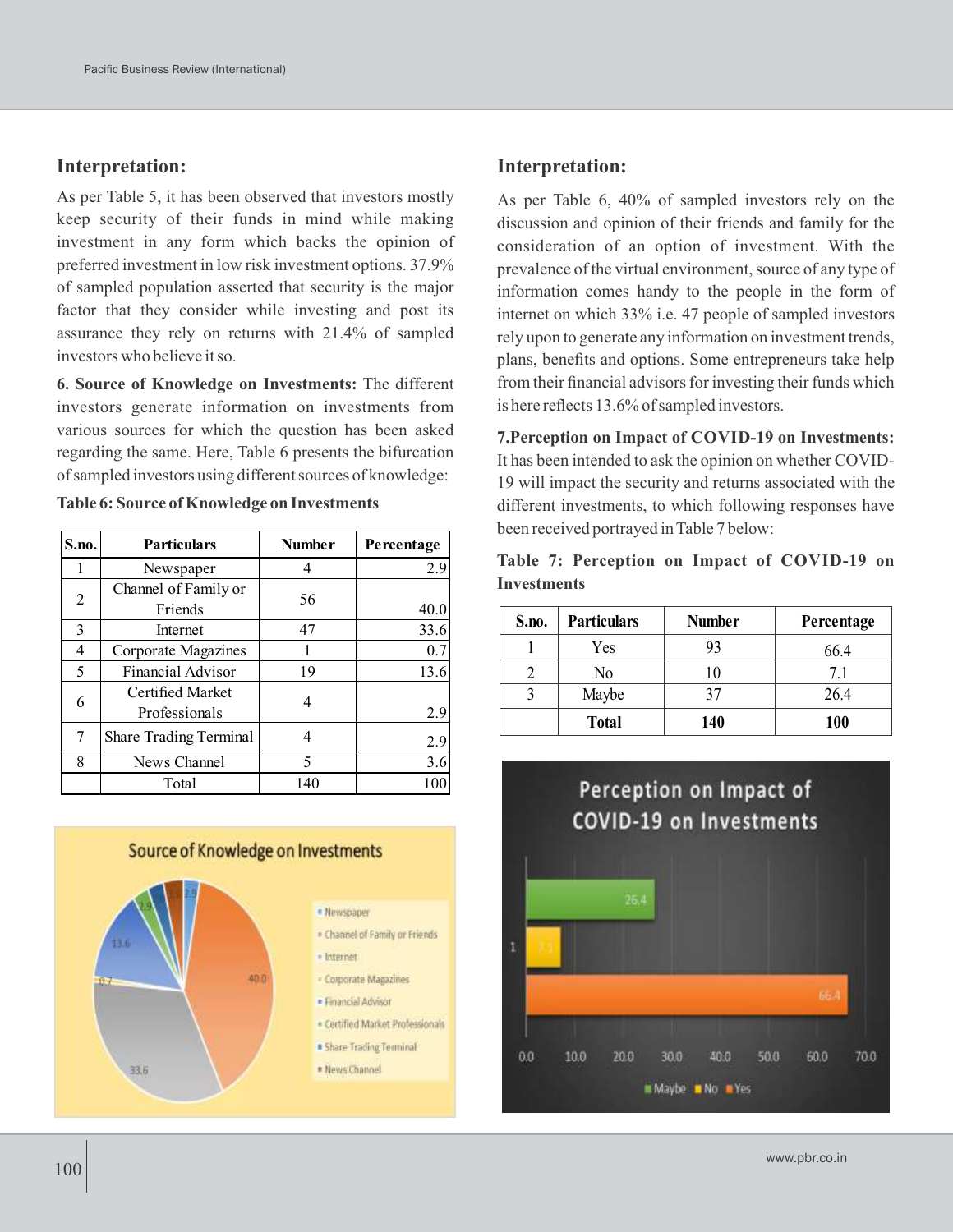# **Interpretation:**

As per Table 7, 66.4% of sampled investors believe that the situation of COVID-19 pandemic will affect the security and returns of the funds being invested while 26.4% of the investors are in a state of doubt on this concern. Only 7.1% of investors believe that it will not impact the security and returns associated with the investments.

**8.Perception on Change in Preference of Investment Avenues:** In this, the perception of investors on whether post COVID-19 will their preference change regarding different investment avenues. The responses received has been given in Table 8 below:

|  |                           |  | Table 8: Perception on Change in Preference of |  |
|--|---------------------------|--|------------------------------------------------|--|
|  | <b>Investment Avenues</b> |  |                                                |  |

| S.no. | <b>Particulars</b> | <b>Number</b> | Percentage |
|-------|--------------------|---------------|------------|
|       | Yes                | 53            | 37.9       |
|       | No                 | 42            | 30.0       |
|       | Maybe              |               | 32.        |
|       | Total              | 140           |            |



## **Interpretation**

As per Table 8, there has been an almost equivalent response received on the notion whether the preference of the investor on the investment option or plan will change as a result of COVID-19. 37.9% (53 in number) are of this opinion that it will impact their decision on the investment option further while people in doubt and disagreement reflects 32.1% and 30% of sampled investors respectively.

| <b>Annual Income</b>        | Will your preference change regarding<br>investment pattern as a result of this<br>COVID-19 pandemic? |     |            | <b>Total</b> |
|-----------------------------|-------------------------------------------------------------------------------------------------------|-----|------------|--------------|
|                             | Maybe                                                                                                 | No. | <b>Yes</b> |              |
| <b>Above INR 10,00,000</b>  | 3                                                                                                     | 6   | 6          | 15           |
| <b>Below INR 2,00,000</b>   | 20                                                                                                    | 13  | 18         | 51           |
| INR 2,00,000- INR 5,00,000  | 17                                                                                                    | 13  | 21         | 51           |
| INR 5,00,000- INR 10,00,000 | 5                                                                                                     | 10  | 8          | 23           |
| <b>Total</b>                | 45                                                                                                    | 42  | 53         | 140          |
|                             | Value                                                                                                 | df  | Sig. Value |              |
| <b>Pearson Chi-Square</b>   | 5.176                                                                                                 | 6   | .521       |              |

#### **Table 9: Cross Tabulation Chi Sq. Test of Preference Level\*Annual Income**

#### **Visualization of Preference Level\*Annual Income**



Cross-tabulation chi sq. test also known as contingency table and test of association depicts higher percentage of respondents were fallen into the bracket of below 2,00,000 to 5,00,000 INR annual income. Chi sq. test of association reveals there is no significant influence of annual income on preference level of investment pattern during covid-19 pandemic. This means p-value (sig) is 0.521 which is greater than 0.05. Hence, Ho is accepted.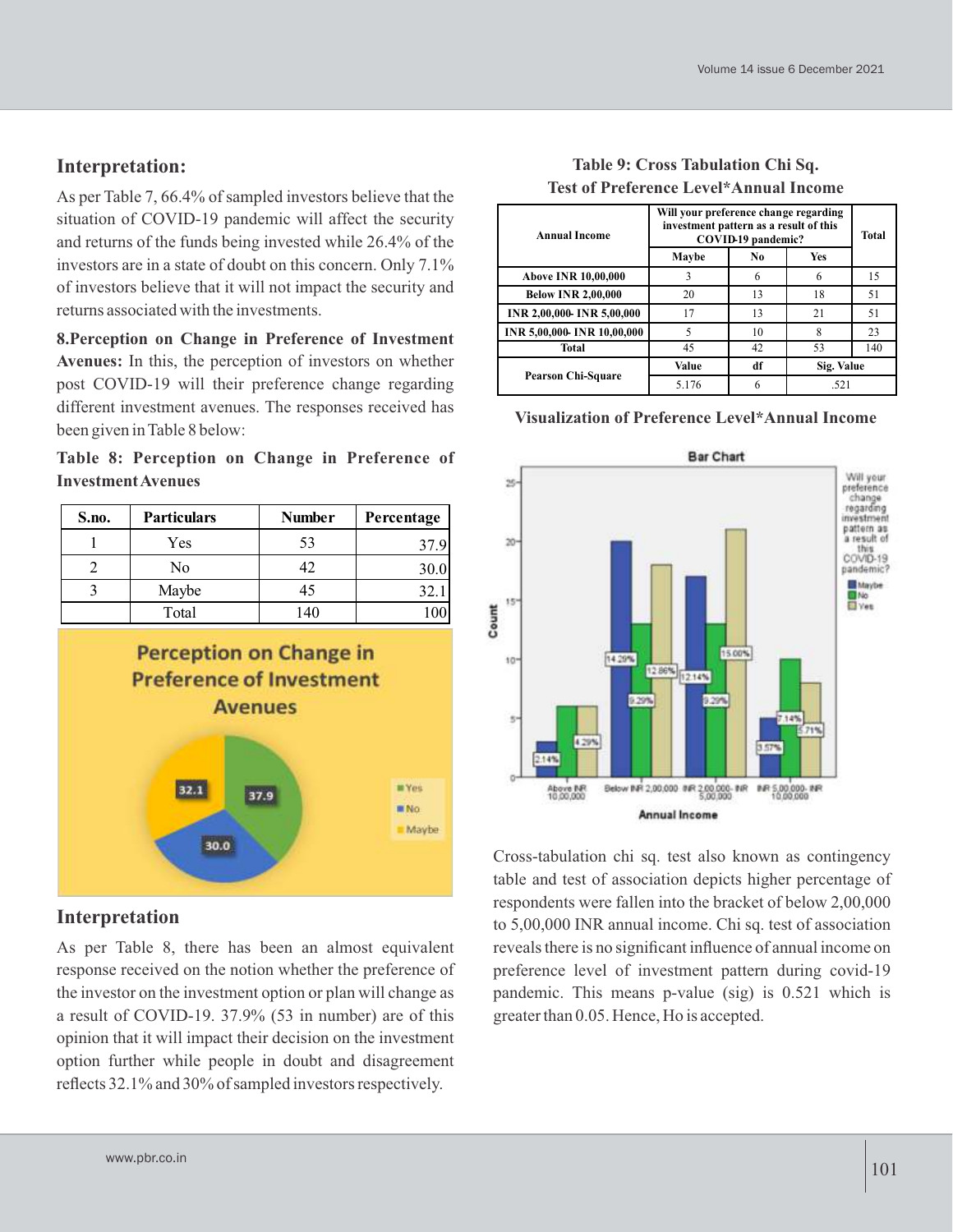| <b>Occupational Status</b> | Will your preference change regarding<br>investment pattern as a result of this<br>COVID-19 pandemic? | <b>Total</b>   |                |     |
|----------------------------|-------------------------------------------------------------------------------------------------------|----------------|----------------|-----|
|                            | <b>Maybe</b>                                                                                          | N <sub>0</sub> | Yes            |     |
| <b>Entrepreneur</b>        | 5                                                                                                     | 2              | 6              | 13  |
| <b>Government Employee</b> | 5                                                                                                     | 9              | 11             | 25  |
| <b>Home Maker</b>          | 6                                                                                                     | $\mathcal{R}$  | $\mathfrak{D}$ | 11  |
| <b>Private Employee</b>    | 23                                                                                                    | 16             | 18             | 57  |
| <b>Retired</b>             |                                                                                                       | $\Omega$       |                |     |
| <b>Self-Employed</b>       | 6                                                                                                     | 12             | 15             | 33  |
| <b>Total</b>               | 45                                                                                                    | 42             | 53             | 140 |
|                            | <b>Value</b>                                                                                          | df             | Sig. Value     |     |
| <b>Pearson Chi-Square</b>  | 12.33                                                                                                 | 10             | .263           |     |

| Table 10: Cross Tabulation Chi Sq. Test of Preference Level*Occupational Status |  |  |  |  |
|---------------------------------------------------------------------------------|--|--|--|--|
|---------------------------------------------------------------------------------|--|--|--|--|

#### **Visualization of Preference Level\*Occupational Status**



Table 10depicts higher percentage of respondents were private employees with 1 least retired employee. Chi sq. test of association reveals there is no significant influence of occupational status on preference level of investment pattern during covid-19 pandemic. This means p-value (sig) is 0.263 which is greater than 0.05. Hence, Ho1 is accepted.

**9. Investment Avenue likely to Boost post COVID-19:** In this point, it has been intended to know about the investment option likely to be preferred more as a result of COVID-19. The responses have been presented below in Table 11: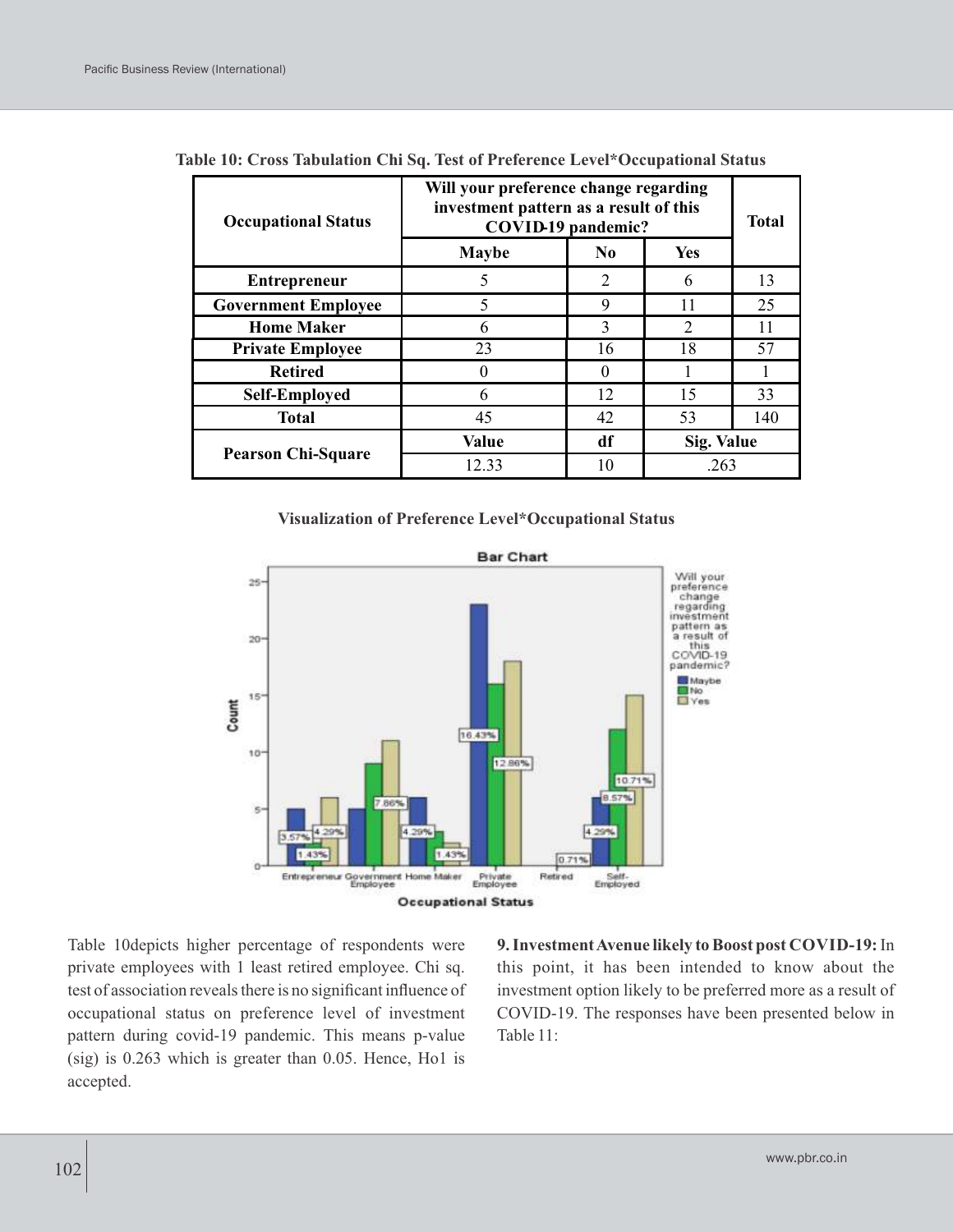**Particulars Number Percentage** Saving Deposits, Fixed Deposits etc. 31 22.1 Insurance Policies 35 25.0 Mutual Funds 7 7 5.0 Gold or Real-Estate 21 15.0

Shares, Commodities, Forex etc. 12 8.6 Debentures or Bonds  $\begin{array}{|c|c|c|c|c|c|} \hline 0 & 0 & 0.0 \end{array}$ 

Total 140 100

Mix of Insurance Policies & SDs, FDs etc.  $\begin{vmatrix} 14 & 10.0 \end{vmatrix}$ Will depend on future income level 20 14.3

#### **Table 11: Investment Avenue likely to Boost post COVID-19**



### **Interpretation:**

As per Table 11, 25% of sampled investors opine that the inclination of investment post COVID-19 will be turned towards Insurance policies while 22.1% of sampled population believes that it will turn towards more secure investment options such as savings, fixed deposits, govt. securities etc. This depicts as this virus is costing lives and creating crisis of basic needs, people are favoring the conventional and secured options rather than running behind returns.

**10. Investment Avenue likely to Decline post COVID-19:** In this point, it has been intended to know about the investment option likely to be preferred less by the investors as a result of COVID-19. The responses have been presented below in Table 12:

| <b>Particulars</b>                   |    | Number Percentage |
|--------------------------------------|----|-------------------|
| Saving Deposits, Fixed Deposits etc. | 29 |                   |

**Table 12: Investment Avenue likely to Decline post COVID-19**

Can't say; Need Some time to Review 14 14 10.0

Insurance Policies  $\begin{array}{ccc} 1 & 7 & 5.0 \\ 7 & 1 & 5.0 \end{array}$ Mutual Funds 18 18 12.9 Gold or Real-Estate 1 36 25.7 Shares, Commodities, Forex etc.  $\begin{array}{|c|c|c|c|c|} \hline 32 & 32 & 22.9 \\ \hline \end{array}$ Debentures or Bonds 1 4 2.9

|                                                                                                | Total                                                       |                                                                    | 140 | 100  |
|------------------------------------------------------------------------------------------------|-------------------------------------------------------------|--------------------------------------------------------------------|-----|------|
|                                                                                                | <b>Investment Avenue likely to Decline</b><br>post COVID-19 |                                                                    |     |      |
| 20.7                                                                                           | 12.9                                                        | 22.9                                                               |     | 10.0 |
| Saving Deposits, Fixed Deposits etc.<br><b>Mutual Funds</b><br>Shares, Commodities, Forex etc. |                                                             | · Insurance Policies<br>Gold or Real-Estate<br>Debentures or Bonds |     |      |
| Can't say; Need Some time to Review                                                            |                                                             |                                                                    |     |      |

### **Interpretation**

As per Table 12, 25.7% of sampled investors believes that investment in conventional methods like gold, real-estate etc. will go down as a result of this pandemic due to its liquidity issues while 22.9% of sampled investors supposes the decline of investments in shares, commodities and forex due to its high risky nature and people's risk averse approach.

**11. Reason for Such Boost or Decline:** This question has been raised to acquaint with the probable reasons for the more or less preference for a particular investment options, for which the responses have been stated below in Table 13: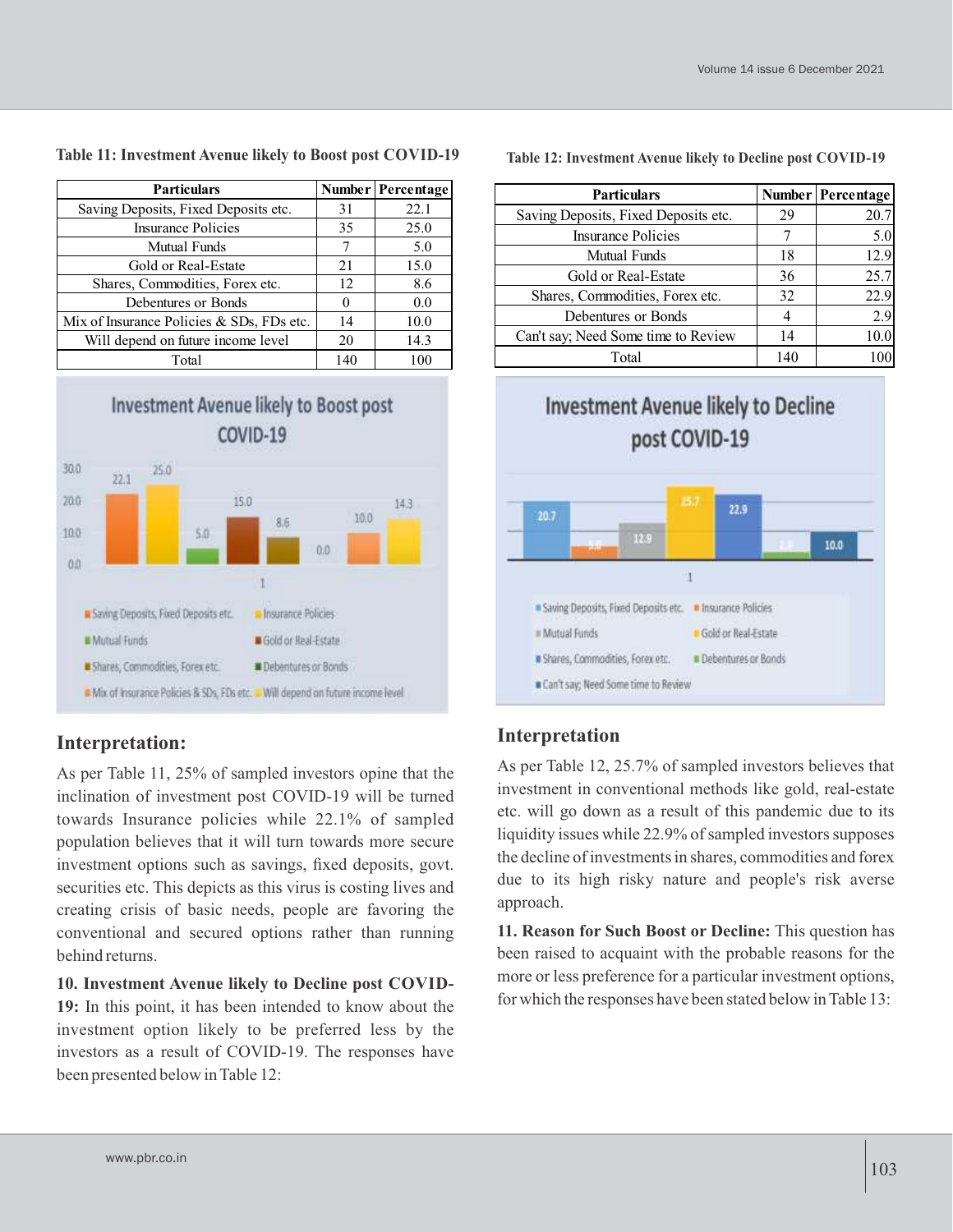| <b>Particulars</b>                     |     | <b>Number Percentage</b> |
|----------------------------------------|-----|--------------------------|
| Declining Market Price                 | 15  | 10.7                     |
| Risk of Life                           | 26  | 18.6                     |
| Security of Funds                      | 9   | 6.4                      |
| <b>Liquidity Needs</b>                 | 9   | 6.4                      |
| Need for Diversification of Investment | 3   | 2.1                      |
| Requirement of Capital Appreciation    | 2   | 1.4                      |
| Multiple Reasons mentioned Above       | 76  | 54.3                     |
| Total                                  | 140 |                          |

**Table 13: Reason for Such Boost or Decline**

#### **Reasons for Boost or Decline in** Investments due to COVID-19



#### **Interpretation:**

As per Table 13, it has been revealed that there is not a single reason which we can consider the cause behind such boost or decline. 54.3% of sampled investors determines the multiple reasons behind such increase or decrease mainly consisting risk of life, declining market prices of shares, security and liquidity needs etc.

**12.Inconvenience on Making Investment Decision:** There are certain difficulties which an investor faces while deciding over investment option to be preferred for investment. In order to know such difficulties, the question has been raised for which the responses have been mentioned below in Table 14:

| <b>Particulars</b>                   |     | <b>Number Percentage</b> |
|--------------------------------------|-----|--------------------------|
| Lack of Knowledge                    | 13  | 9.3                      |
| Overload of Information              |     | 5.0                      |
| Unknown Risks                        | 43  | 30.7                     |
| Limited Resources                    | 11  | 7.9                      |
| Diversified Investment Decision      |     | 2.9                      |
| Non-Availability of Financial Advice | 10  | 7.1                      |
| All of the Above                     | 52  | 37.1                     |
| Total                                | 140 |                          |

**Table 14: Inconvenience on making Investment Decision**



#### **Interpretation**

As per Table 14, the high concentration of people believes that there are various difficulties they face while deciding over investment option such as lack of proper knowledge, unknown risks associated with various investment avenues, diversification in investment etc. Here also, 37.1% of sampled investors asserted that there are various inconveniences they face where 30.7% people specified it as unknown risks, 9.3% investors due to lack of knowledge etc. This varies in accordance with the qualification of an investor, accessibility of knowledge and quantum of resources available.

### **Findings and Suggestions**

As a result of COVID-19 pandemic, many economic and social activities have got affected which in result have made a huge impact on the perception of individuals in context of dealing with their income, savings and investments. The crisis created by this pandemic has induced the investors to reconsider their investment decisions as it has led to the security, risk of life, liquidity etc. type of issues. This study has been intended to know whether the perception of investors will transform owing to COVID-19 and the reasons behind such transformation of opinions on investment avenues.

In this context, there are a few findings that has been encountered by the responses received from the investors. The major findings have been listed below:

 The majority of investors are comprising of millennials predominantly men and unmarried population working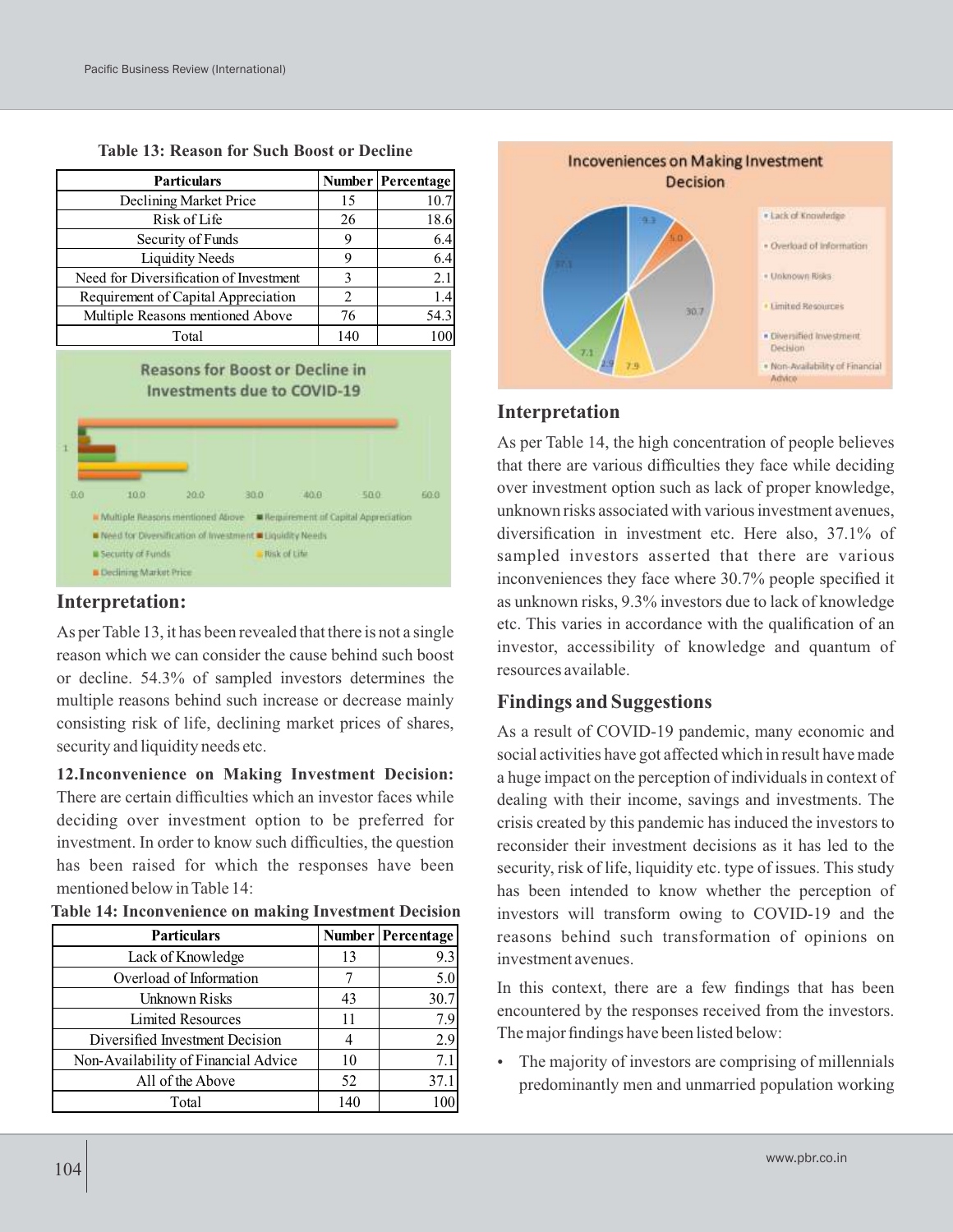in private sector having annual income upto the extent of

5,00,000. This shows being a youth having reasonable income, the investors are keen on multiplying their income or working towards their future plans more efficiently as compared to older population who tends to be more risk-averse.

- However, the most preferred investment avenues are low-risk investment options such as SDs, FDs, govt. securities, PPF etc. which denotes the low risk taking tendency of the investors.
- Most of the people rely on the advice of the channel of family and friends pertaining to investment options as they intend security of funds far more than returns, tax savings or wealth creation.
- Most of the investors believe that COVID-19 will impact the security and returns of the different investments but some of them are not sure about whether this will impact their decision on investment options.
- On the grounds of the results obtained from hypotheses testing, it has been found that the annual income and occupational status of the individual do not have any influence on their perception towards investment pattern due to the surge of COVID-19.
- The maximum of the investors believe that insurance policies will take a boom post COVID-19 situation as people have become anxious about the risk of their life followed by low-risk investments like SDs, FDs, PPF, government securities etc.
- Contrary, it has been alleged that the investments in gold, real-estate, shares, commodities, forex etc. will decline as a result of COVID-19 due to their nature of fluctuating prices and rapid changes.
- There are multiple reasons quoted for such boost or decline predominated by risk of life, declining market prices of shares and commodities, liquidity and security needs of investors.
- There are many inconveniences that investors face while deciding over investment avenues outweighed by unknown risks, lack of knowledge, overload of information and unavailability of financial advice.
- The decision on investment highly depends on the amount of cash an investor have in hand. The individuals prefer to keep as much as cash handy at the time of crisis so that their basic needs would not get hampered.
- The question has been asked regarding the factors that will affect the investment decision of the respondents post COVID-19, to which it has been believed that FMCG, pharma, Ed-tech and IT sector will be the potential sectors post COVID-19. Thus, the investment will be made in such sectors that will have a capability to survive and provide fair return in long-run after this pandemic.
- It has also been observed that the diversification of investments will be preferred further rather than relying on a single type of investment as every person will not only seek security of their money but also intends to earn something out of it to match up their liquidity needs.
- The quantum of investments post COVID-19 will also depend on the future income level of the investors.
- In the light of the above findings, the certain recommendations have been rendered which are as follows:
- The responses to the crisis must therefore be predicated on the basis of systematic integrity and long-term universal returns associated with investment related to company performance.
- Investments post this scenario should be based on carefully watching the economy for a couple of months as to where it goes. However, to be safe, investing in government bonds or Gold is a safe bet or any other investment which are having low risk factor.
- One should have a life and medical insurance for family, cash liquidity and back up in account. After that, if you have an extra amount, then proceed to invest based on your market judgement.
- It is important to consult the experienced or certified financial advisor to decide over investment plan rather than believing on own instincts and informal talks over different avenues.